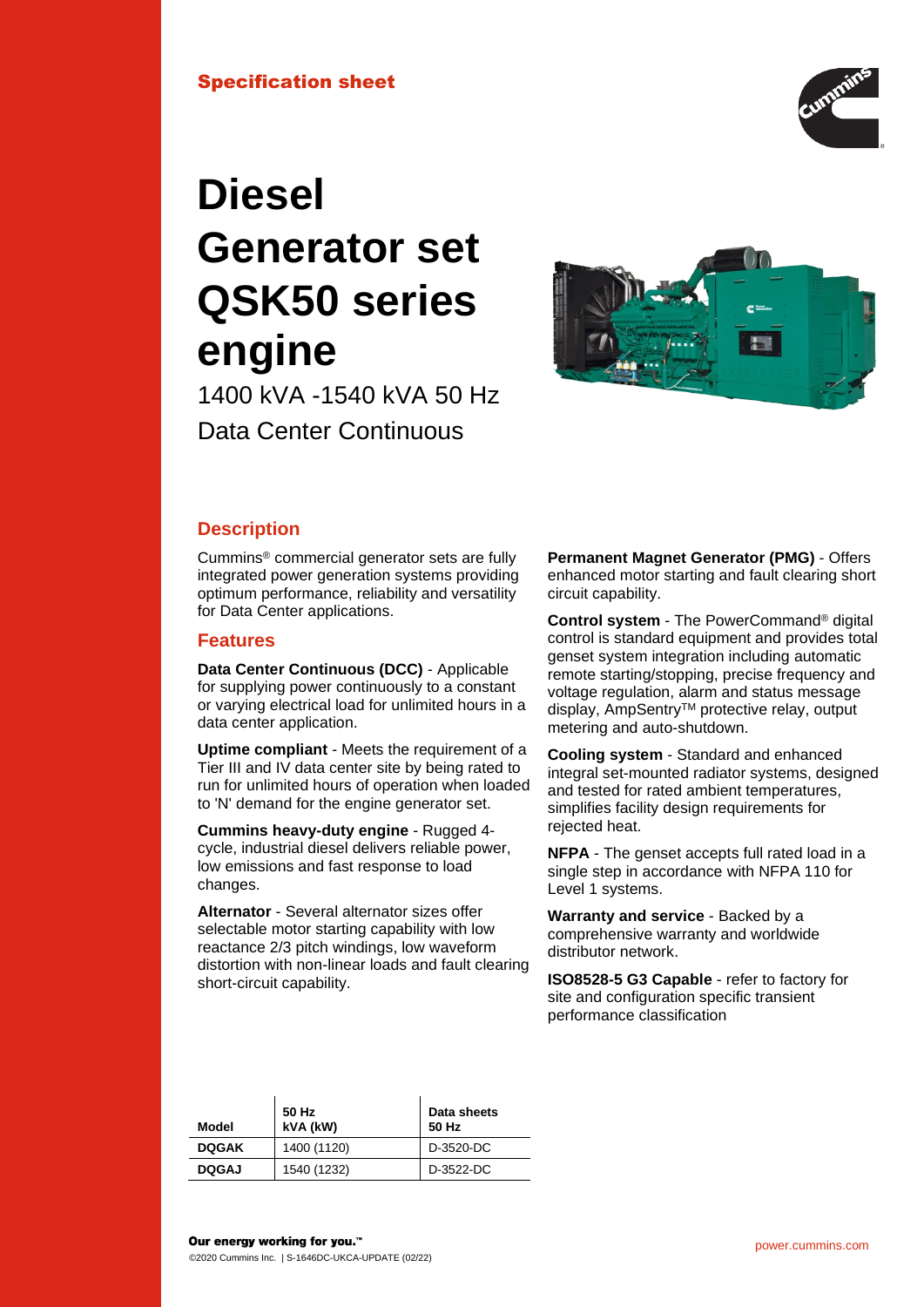# **Generator set specifications**

| Governor regulation class                | ISO 8528 Part 1                                                        |  |  |
|------------------------------------------|------------------------------------------------------------------------|--|--|
| Voltage regulation, no load to full load | ± 0.5%                                                                 |  |  |
| Random voltage variation                 | ± 0.5%                                                                 |  |  |
| Frequency regulation                     | Isochronous                                                            |  |  |
| Random frequency variation               | ± 0.25%                                                                |  |  |
| Radio Frequency (RF) emission compliance | IEC 801.2 through IEC 801.5; MIL STD 461C, Part 9                      |  |  |
| <b>EMC</b> compatibility                 | Radiated emissions to EN61000-6.3<br>Conducted immunity to EN61000-6.2 |  |  |

# **Engine specifications**

| Bore                        | 159 mm (6.25 in.)                                                                                                                                            |
|-----------------------------|--------------------------------------------------------------------------------------------------------------------------------------------------------------|
| <b>Stroke</b>               | 159 mm (6.25 in.)                                                                                                                                            |
| Displacement                | 50.3 litres (3067 in <sup>3</sup> )                                                                                                                          |
| Configuration               | Cast iron, V 16 cylinder                                                                                                                                     |
| Battery capacity            | 1800 amps minimum at ambient temperature of 0 °C (32 °F)                                                                                                     |
| Battery charging alternator | 55 amps                                                                                                                                                      |
| Starting voltage            | 24 volts, negative ground                                                                                                                                    |
| Fuel system                 | Cummins' modular common rail system                                                                                                                          |
| <b>Fuel filter</b>          | Two stage spin-on fuel filter and water separator system. Stage 1 has a<br>three element 7 micron filter and stage 2 has a three element 3 micron<br>filter. |
| Air cleaner type            | Dry replaceable element                                                                                                                                      |
| Lube oil filter type(s)     | Four spin-on, combination full flow filter and bypass filters                                                                                                |
| Standard cooling system     | High ambient cooling system                                                                                                                                  |

# **Alternator specifications**

| Design                                       | Brushless, 4 pole, drip proof, revolving field                 |
|----------------------------------------------|----------------------------------------------------------------|
| Stator                                       | $2/3$ pitch                                                    |
| Rotor                                        | Single bearing, flexible disc                                  |
| Insulation system                            | Class H                                                        |
| Standard temperature rise                    | 125 °C standby / 105 °C prime                                  |
| Exciter type                                 | Permanent Magnet Generator (PMG)                               |
| Phase rotation                               | A(U), B(V), C(W)                                               |
| Alternator cooling                           | Direct drive centrifugal blower fan                            |
| AC waveform Total Harmonic Distortion (THDV) | < 5% no load to full linear load, < 3% for any single harmonic |
| Telephone influence factor (TIF)             | < 50 per NEMA MG1-22.43                                        |
| Telephone harmonic factor (THF)              | $<$ 3                                                          |

# **Available voltages**

| $\bullet$ 220/380   | $\bullet$ 230/400   | $\bullet$ 240/415   | $\bullet$ 254/440    |
|---------------------|---------------------|---------------------|----------------------|
| $\bullet$ 1905/3300 | $\bullet$ 3637/6300 | $\bullet$ 3810/6600 | $\bullet$ 6350/11000 |

Note: Consult factory for other voltages.

# **Generator set options and accessories**

## **Engine**

- 208/240/480 V thermo-statically controlled coolant heater for ambient above and below 4.5 °C (40 °F)
- Dual 120/208/240/480 V 300 W lube oil heaters
- Heavy duty air cleaner
- Duplex fuel filter
- **Cooling system**
- Remote cooling • Enhanced high ambient temperature (50 °C)

## **Exhaust system**

• Exhaust silencer packages

# **Control panel**

- 120/240 V 100 W control anticondensation heater
- Exhaust pyrometer
- Remote annunciator panel
- Paralleling relay package
- Shutdown alarm relay package • Audible engine shutdown alarm

Our energy working for you.™ ©2020 Cummins Inc. | S-1646DC-UKCA-UPDATE (02/22)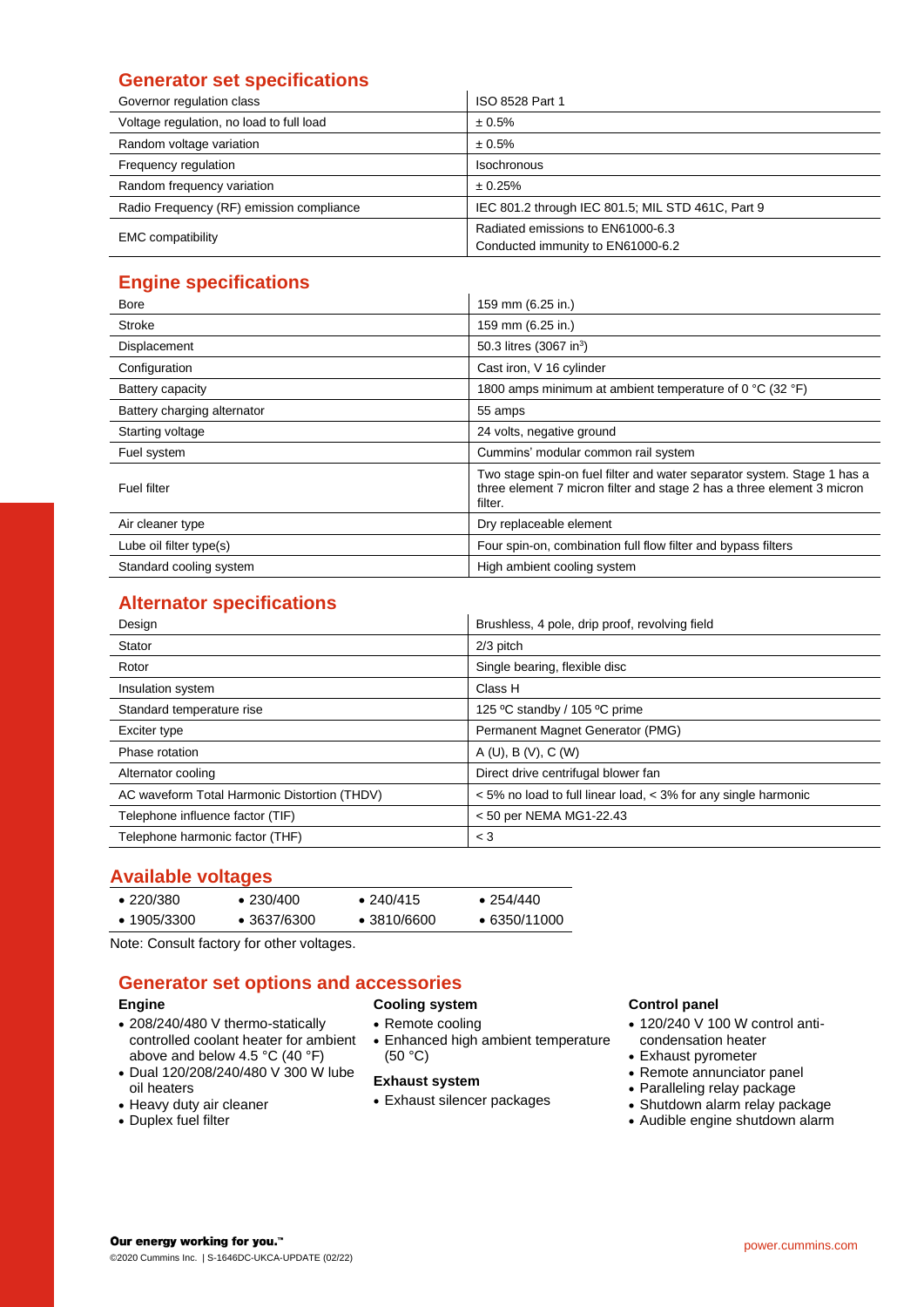# **Generator set options and accessories (continued)**

## **Generator set**

#### • Battery

- Battery charger
- Bottom entry chute
- Circuit breaker skid mounted up to 3000 Amp
- IBC and OSHPD seismic certification
- In-skid AVM
- Spring isolators
- 2 year warranty
- 5 year warranty
- 10 year major components warranty

#### Note: Some options may not be available on all models - consult factory for availability. Data Center options are available through RFQ with the Custom Applications Group and could result in additional leadtimes. Please consult with the Custom Applications Group to understand feasibility.

**Data Center options**

• Oil sampling valve • Propylene glycol coolant • Customized testing

• Automatic oil make up system • Closed crank ventilation system

# **PowerCommand 3.3 – control system**



An integrated microprocessor based generator set control system providing voltage regulation, engine protection, alternator protection, operator interface and isochronous governing. Refer to document S-1570 for more detailed information on the control.

**AmpSentry** – Includes integral AmpSentry protection, which provides a full range of alternator protection functions that are matched to the alternator provided.

**Power management** – Control function provides battery monitoring and testing features and smart starting control system.

**Advanced control methodology** – Three phase sensing, full wave rectified voltage regulation, with a PWM output for stable operation with all load types.

**Communications interface** – Control comes standard with PCCNet and Modbus interface.

**Regulation compliant** – Prototype tested: UL, CSA, UKCA and CE compliant.

**Service** - InPower™ PC-based service tool available for detailed diagnostics, setup, data logging and fault simulation.

**Easily upgradeable** – PowerCommand controls are designed with common control interfaces.

**Reliable design** – The control system is designed for reliable operation in harsh environment.

#### **Multi-language support**

## **Operator panel features**

#### **Operator/display functions**

- Displays paralleling breaker status
- Provides direct control of the paralleling breaker
- 320 x 240 pixels graphic LED backlight LCD
- Auto, manual, start, stop, fault reset and lamp test/panel lamp switches
- Alpha-numeric display with pushbuttons

#### **Operator/display functions**

• LED lamps indicating genset running, remote start, not in auto, common shutdown, common warning, manual run mode, auto mode and stop.

### **Paralleling control functions**

- First Start Sensor System selects first genset to close to bus
- Phase Lock Loop Synchronizer with voltage matching
- Sync check relay
- Isochronous kW and kVAr load sharing
- Load govern control for utility paralleling
- Extended paralleling (base load/peak shave) mode
- Digital power transfer control, for use with a breaker pair to provide open transition, closed transition, ramping closed transition, peaking and base load functions.

#### **Alternator data**

- Line-to-neutral and Line-to-Line AC volts
- 3-phase AC current
- Frequency
- kW, kVAr, power factor kVA (three phase and total)

## **Engine data**

- DC voltage
- Engine speed
- Lube oil pressure and temperature
- Coolant temperature
- Comprehensive FAE data (where applicable)

#### **Other data**

- Genset model data
- Start attempts, starts, running hours, kW hours
- Load profile (operating hours at % load in 5% increments)
- Fault history
- Data logging and fault simulation (requires InPower)

## **Standard control functions**

#### **Digital governing**

- Integrated digital electronic isochronous governor
- Temperature dynamic governing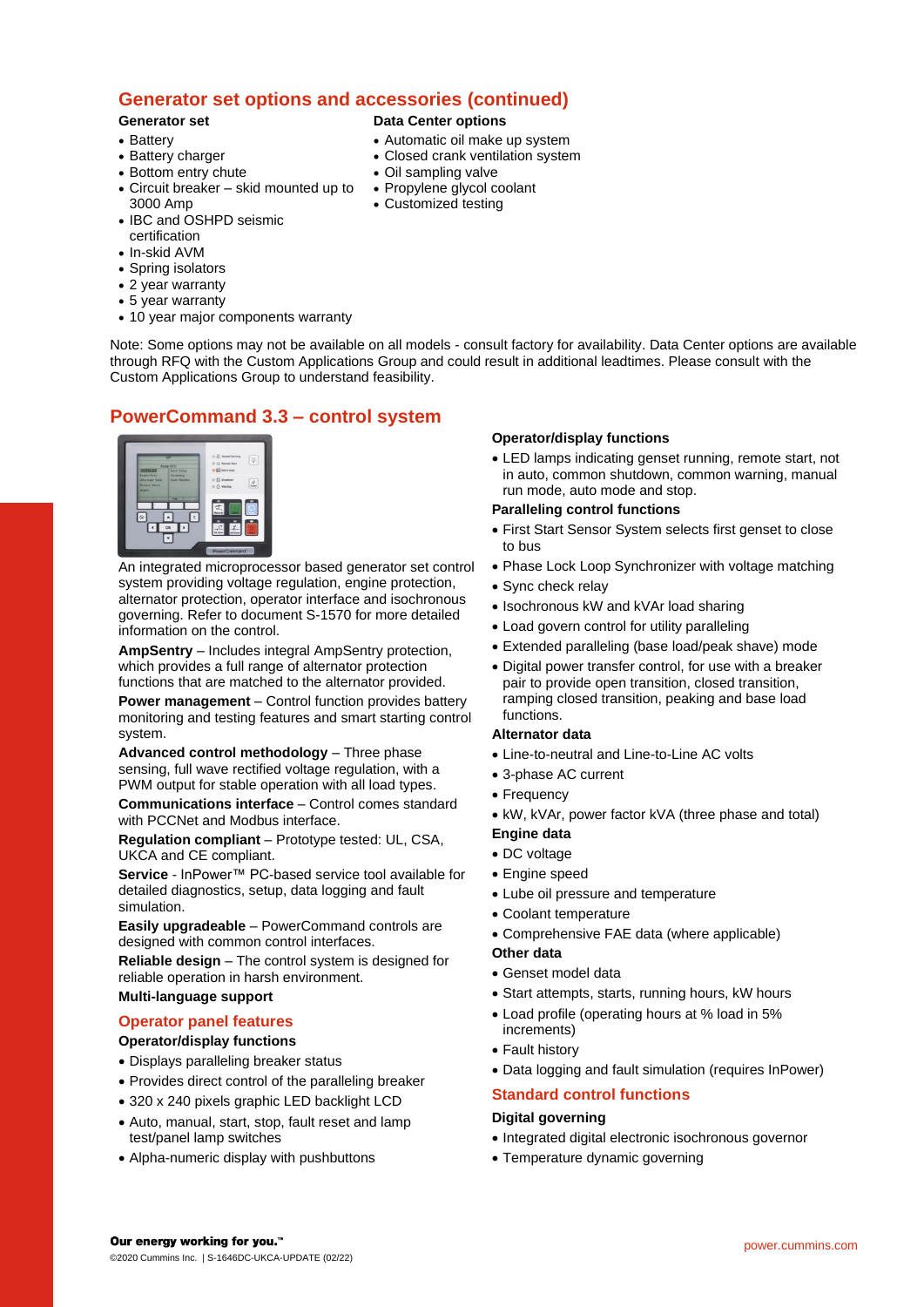# **Standard control functions (continued)**

# **Digital voltage regulation**

- Integrated digital electronic voltage regulator
- 3-phase, 4-wire Line-to-Line sensing
- Configurable torque matching

## **AmpSentry AC protection**

- AmpSentry protective relay
- Over current and short circuit shutdown
- Over current warning
- Single and three phase fault regulation
- Over and under voltage shutdown
- Over and under frequency shutdown
- Overload warning with alarm contact
- Reverse power and reverse VAr shutdown
- Field overload shutdown

#### **Engine protection**

- Battery voltage monitoring, protection and testing
- Overspeed shutdown
- Low oil pressure warning and shutdown
- High coolant temperature warning and shutdown
- Low coolant level warning or shutdown
- Low coolant temperature warning
- Fail to start (overcrank) shutdown
- Fail to crank shutdown
- Cranking lockout
- Sensor failure indication
- Low fuel level warning or shutdown
- Fuel-in-rupture-basin warning or shutdown
- Full authority electronic engine protection

## **Control functions**

- Time delay start and cool down
- Real time clock for fault and event time stamping
- Exerciser clock and time of day start/stop
- Data logging
- Cycle cranking
- Load shed
- Configurable inputs and outputs (4)
- Remote emergency stop

## **Options**

• Auxiliary output relays (2)





## **Do not use for installation design**

This outline drawing is for reference only. See respective model data sheet for specific model outline drawing number.

| 11926 (26292)<br><b>DOGAK</b><br>2285 (90)<br>2474 (97)<br>6381 (251)<br>11293 (24897) | Model | Dim "A"<br>mm (in.) | Dim "B"<br>mm (in.) | Dim "C"<br>$mm$ (in.) | Set weight*<br>dry kg (lbs) | Set weight*<br>wet kg (lbs) |
|----------------------------------------------------------------------------------------|-------|---------------------|---------------------|-----------------------|-----------------------------|-----------------------------|
|                                                                                        |       |                     |                     |                       |                             |                             |
| 12184 (26861)<br><b>DOGAJ</b><br>2285 (90)<br>2474 (97)<br>11551 (25465)<br>6381 (251) |       |                     |                     |                       |                             |                             |

Note: Weights represent a set with standard features. See outline drawings for weights of other configurations.